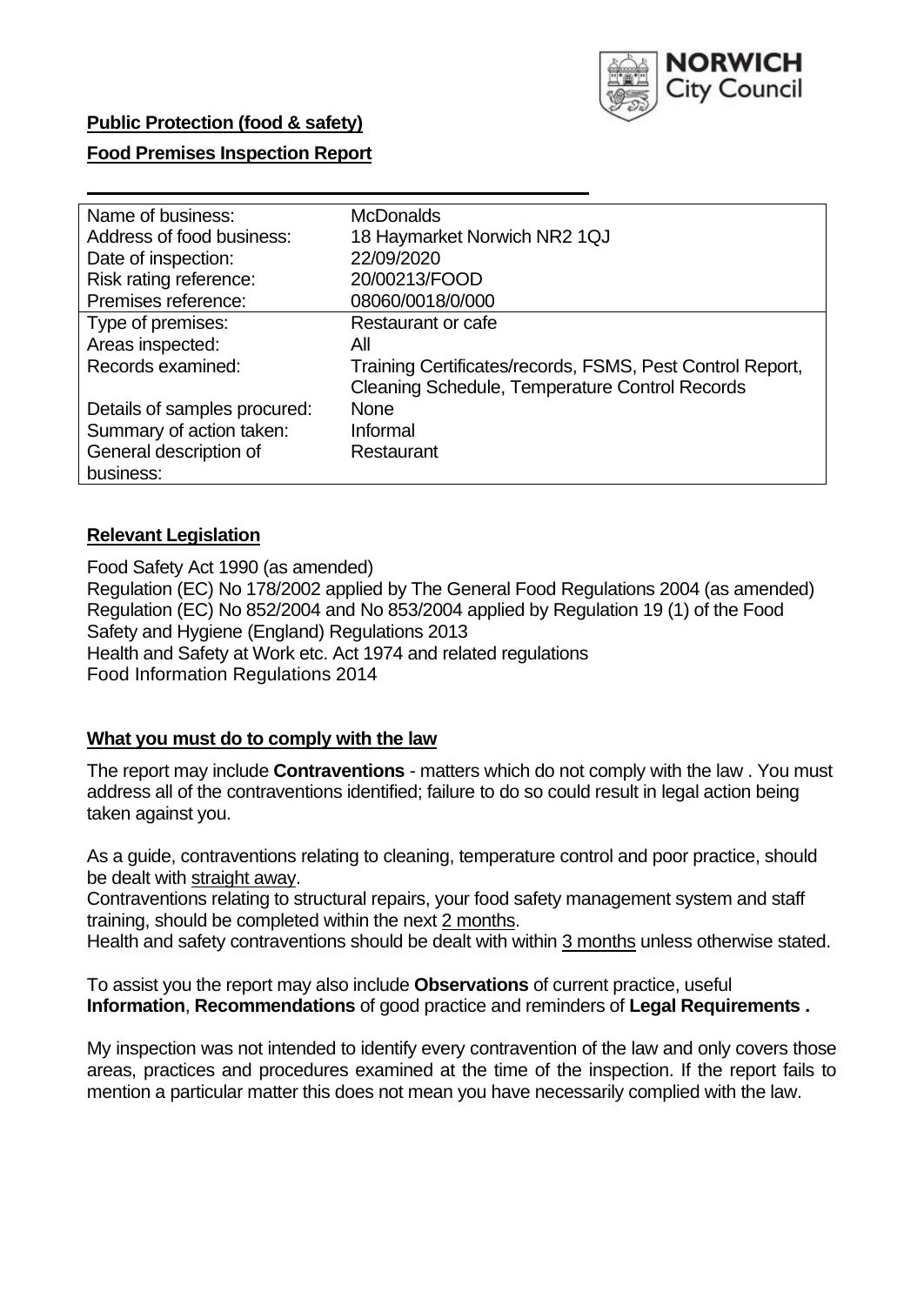# **FOOD SAFETY**

#### **How we calculate your Food Hygiene Rating:**

 The food safety section has been divided into the three areas which you are scored against for the hygiene rating: 1. food hygiene and safety procedures, 2. structural requirements and 3. confidence in management/control procedures. Each section begins with a summary of what was observed and the score you have been given. Details of how these scores combine to produce your overall food hygiene rating are shown in the table.

| <b>Compliance Area</b>                     |          |    |           | <b>You Score</b> |                |    |           |    |                |  |  |
|--------------------------------------------|----------|----|-----------|------------------|----------------|----|-----------|----|----------------|--|--|
| Food Hygiene and Safety                    |          |    | 0         | 5.               | 10             | 15 | 20        | 25 |                |  |  |
| <b>Structure and Cleaning</b>              |          |    | $\Omega$  | 5                | 10             | 15 | 20        | 25 |                |  |  |
| Confidence in management & control systems |          |    | 0         | 5                | 10             | 15 | 20        | 30 |                |  |  |
|                                            |          |    |           |                  |                |    |           |    |                |  |  |
| <b>Your Total score</b>                    | $0 - 15$ | 20 | $25 - 30$ |                  | $35 - 40$      |    | $45 - 50$ |    | > 50           |  |  |
| Your Worst score                           | 5        | 10 | 10        |                  | 15             |    | 20        |    | $\blacksquare$ |  |  |
|                                            |          |    |           |                  |                |    |           |    |                |  |  |
| <b>Your Rating is</b>                      | 5        | 4  | 3         |                  | $\overline{2}$ |    |           |    | $\Omega$       |  |  |

Your Food Hygiene Rating is 5 - a very good standard



# **1. Food Hygiene and Safety**

 requirements. You have safe food handling practices and procedures and all the Food Hygiene standards are excellent. You demonstrated full compliance with legal necessary control measures to prevent cross-contamination are in place. **(Score 0)** 

#### Contamination risks

**Observation** I was pleased to see you were able to demonstrate effective controls to prevent cross-contamination.

#### Hand-washing

**Observation** I was pleased to see handwashing was well managed.

## Personal Hygiene

 made difficult for food handlers to maintain sufficiently high standards of personal **Contravention** The following are examples of poor personal hygiene or where it was cleanliness: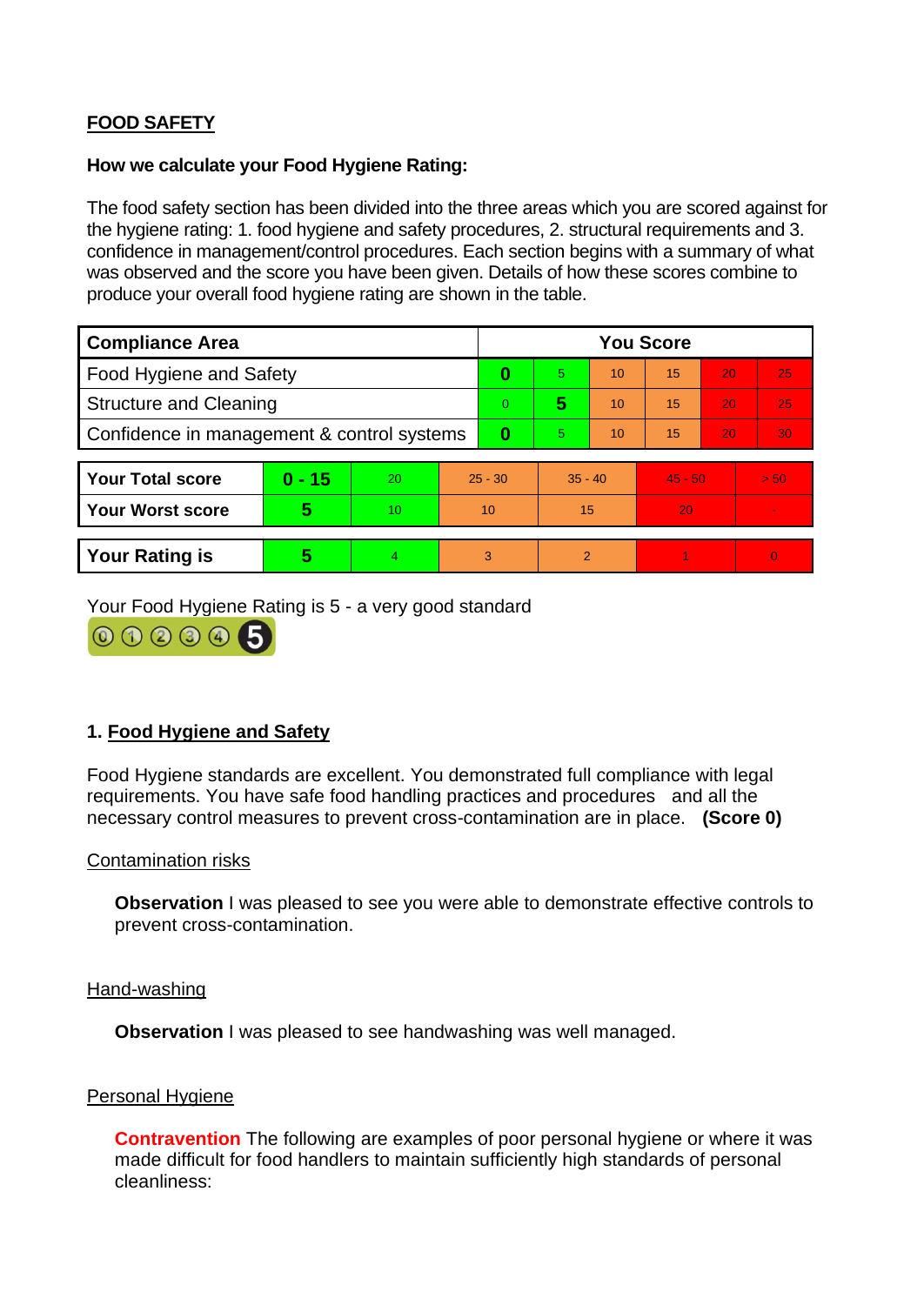• Food handler was seen preparing their hair near open food.

**Observation** I was pleased to see that standards of personal hygiene were high.

#### Temperature Control

**Observation I** was pleased to see you were able to limit bacterial growth and/or survival by applying appropriate temperature controls at points critical to food safety and that you were monitoring temperatures.

## **2. Structure and Cleaning**

 The structure facilities and standard of cleaning and maintenance are all of a good standard and only minor repairs and/or improvements are required. Pest control and waste disposal provisions are adequate. The minor contraventions require your attention. **(Score 5)** 

#### Cleaning of Structure

**Contravention** The following items were dirty and require more frequent and thorough cleaning:

• flooring behind and under equipment.

 **Observation** The kitchen had been well maintained and the standard of cleaning was good.

**Observation** You had dedicated equipment for the preparation of raw and ready-to-eat foods.

#### Cleaning Chemicals / Materials / Equipment and Methods

**Observation** I was pleased to see that the premises was kept clean and that your cleaning materials, methods and equipment were able to minimise the spread of harmful bacteria between surfaces.

 **Recommendation** I recommend that you purchase a sanitiser with a shorter contact time than 5 minutes, preferably 30 seconds .

**Contravention** Staff were unaware of the 5 minute contact time of the sanitiser .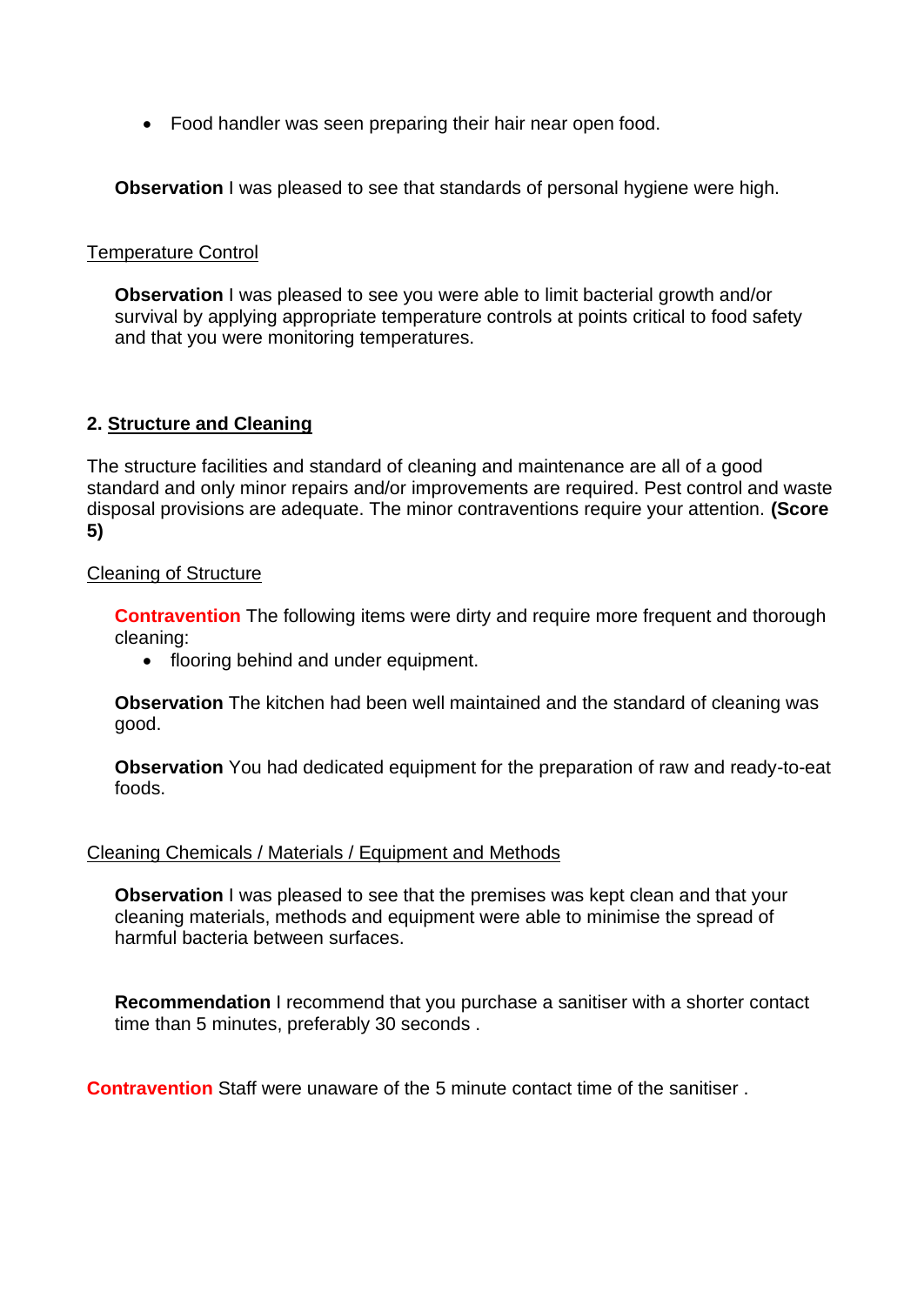#### Facilities and Structural provision

 **Observation** I was pleased to see the premises had been well maintained and that adequate facilities had been provided.

# Pest Control

 **Observation** You have a pest control contract in place and there is no evidence of pest activity on the premises.

# **3. Confidence in Management**

 appropriate and being maintained. All your staff are suitably supervised and trained. You A food safety management system is in place and you comply fully with the law. Hazards to food are understood properly controlled managed and reviewed. Your records are have a very good track record. **(Score 0)** 

Type of Food Safety Management System Required

**Observation** Your SFBB/food safety management system was in place and working well. I was confident you had effective control over hazards to food.

 demonstrate effective control over food spoilage organisms. **Observation** You were date labelling perishable foods appropriately and could

**Observation** You had colour-coded equipment and effective separation between raw and ready-to-eat food at all stages in your operation.

**Observation** You were monitoring (and recording) the temperatures of your fridges and freezers as well as the temperature of cooked/hot-held food and could demonstrate effective systems for controlling bacterial growth and survival.

## **Traceability**

**Observation** Your records were such that food could easily be traced back to its supplier.

## Waste Food and other Refuse